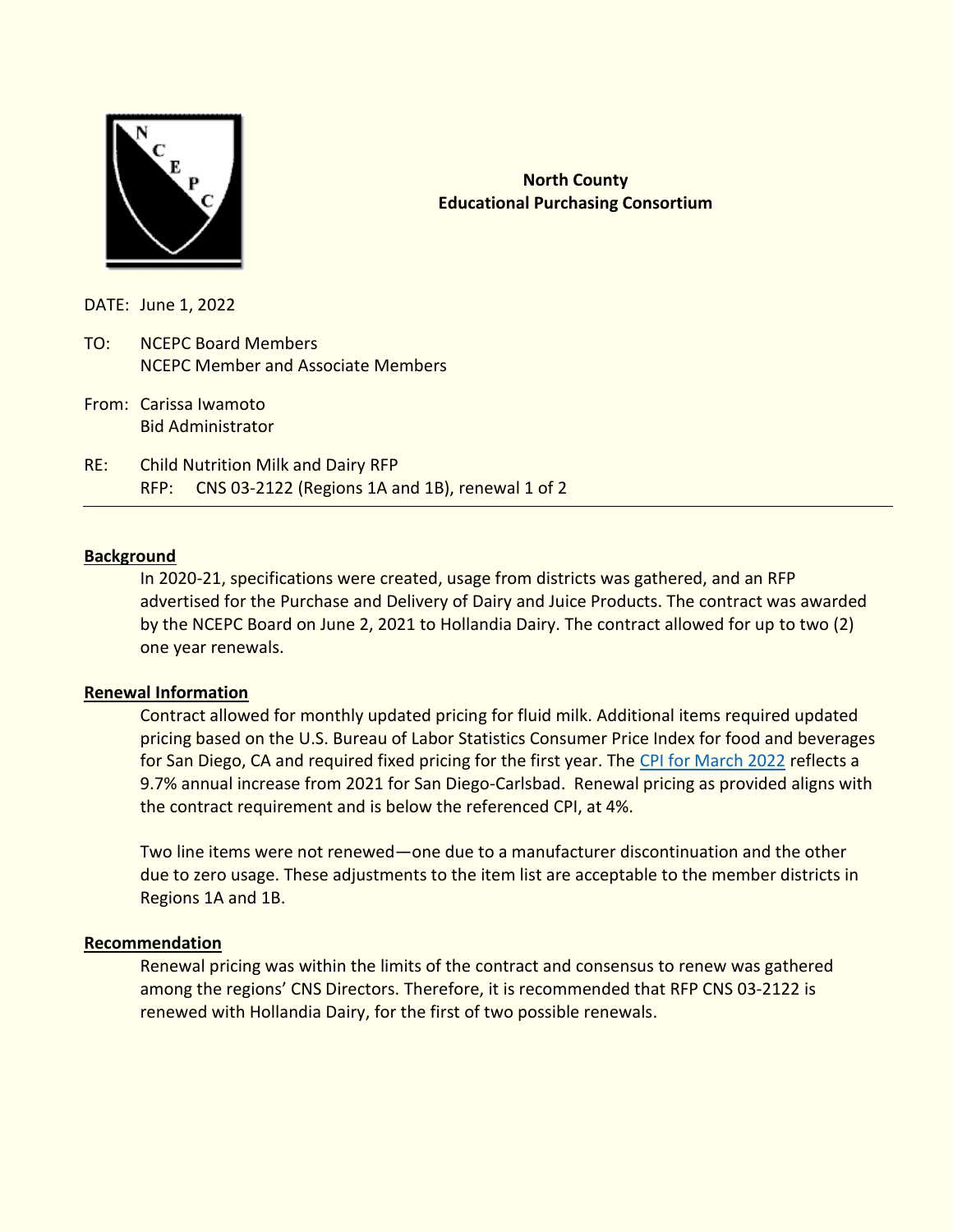

# **NORTH COUNTY EDUCATIONAL PURCHASING CONSORTIUM AWARDED VENDOR LIST**

**BID TITLE: CNS Milk, Juice, Bottled Water, and Dairy Products, Regions 1A & 1B SPONSORING DISTRICT: Carlsbad Unified School District DELIVERY A.R.O.: 1 DAY**

RFP NUMBER: NCEPC CNS 03-2122 DISTRICT CONTACT: Carissa Iwamoto MIN QTY FOR FREE FREIGHT: \$100

## **CONTRACT PERIOD: 7/1/2022-6/30/2023, renewal 2 of 2 possible one year renewals PH: (760) 331-5085**

| <b>VENDOR NAME</b>     | <b>ADDRESS</b>       | <b>PHONE/FAX NUMBERS</b>         | <b>CONTACT NAME</b>             | <b>CASH</b><br><b>DISC</b> | <b>M/W/DVBE</b> |
|------------------------|----------------------|----------------------------------|---------------------------------|----------------------------|-----------------|
| <b>Hollandia Dairy</b> | 622 E. Mission Rd    | Phone: (760)744-3222 x118        | <b>Kathy Santos</b>             | N/A                        | <b>No</b>       |
|                        | San Marcos, CA 92069 | Fax:<br>(760) 744-3233           | Kathy_Santos@hollandiadairy.com |                            |                 |
|                        |                      | Web: https://hollandiadairy.com/ |                                 |                            |                 |
|                        |                      | Phone: ()                        |                                 |                            |                 |
|                        |                      | Fax:<br>$\left( \quad \right)$   |                                 |                            |                 |

**(**Masterawardven**) BOARD APPROVAL DATE: 6/1/2022 REVISION NO:** 

**REVISION DATE:**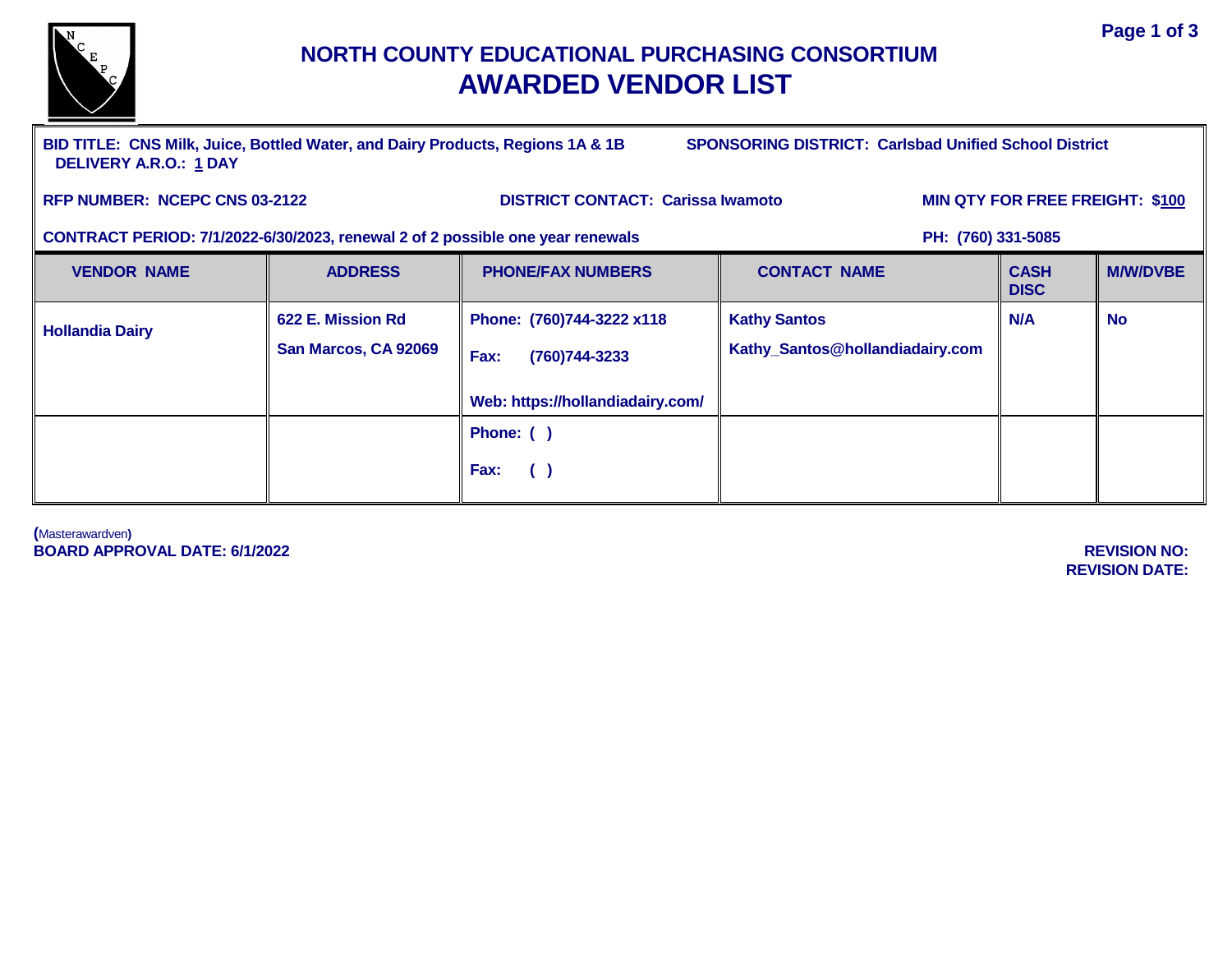| if other than spec<br><b>Price</b><br>5 <sub>LB</sub><br>24.2510<br>1<br>Cheese, Sliced (American, Provolone, Jack,<br><b>Vendor Choice</b><br>\$<br><b>Cheddar)</b><br><b>Cheese, Cheddar Shredded</b><br>$\overline{\mathbf{2}}$<br><b>Vendor Choice</b><br><b>LB</b><br>4.04<br>\$<br>3<br>1 OZ 100 / CS<br>\$<br>25.8680<br><b>Cheese, Cream Cheese Lite</b><br><b>Vendor Choice</b><br>4<br><b>Cheese, Cream Cheese Regular</b><br>1 OZ 100 / CS<br><b>Vendor Choice</b><br>\$<br>25.8680<br>5<br><b>Cheese, Parmesan Shredded</b><br>LВ<br><b>Vendor Choice</b><br>\$<br>4.90<br>6<br><b>Cheese, Mozzarella Shredded</b><br>\$<br><b>LB</b><br><b>Vendor Choice</b><br>3.68<br>$\overline{7}$<br><b>Cheese, Pepper Jack Sliced</b><br><b>Vendor Choice</b><br>\$<br>3.38<br>LВ<br><b>Cheese, String Part Skim</b><br>96/1 OZ<br>\$<br>29.50<br>8<br><b>Vendor Choice</b><br>9<br><b>Cheese, String Mozz</b><br>168/1 oz<br><b>Vendor Choice</b><br>56.865<br>\$<br>10<br>Juice Bar, All Flavors 100% Juice<br><b>48 CT</b><br>\$<br>22.50<br><b>Nutri-Freeze or</b><br>equivalent<br>11<br>Ice cream, Smart Snack compliant ice cream<br>2 doz<br><b>Rich's or equivalent</b><br>\$<br>9.48<br>sandwich, 3 oz<br>12<br>Ice cream, Smart Snack compliant ice cream<br>2 doz<br>\$<br>11.48<br><b>Rich's or equivalent</b><br>cone novelty, 3 oz<br>13<br>Ice cream, Smart Snack compliant strawberry<br>2 doz<br>\$<br>9.48<br><b>Rich's or equivalent</b><br>shortcake novelty, 3 oz<br>Ice cream, Smart Snack compliant sour fruit<br>14<br>2 doz<br><b>Rich's or equivalent</b><br>\$<br>8.98<br>bar, 2.5 oz<br>15<br>Ice cream, Smart Snack compliant ice cream<br>\$<br>2 doz<br><b>Rich's or equivalent</b><br>9.48<br>bar, 3 oz<br>J & J Snacks or<br><b>Discontinued</b><br><b>Shape Ups, Whole Fruit, All Flavors</b><br>100/2 OZ<br>$\boldsymbol{s}$<br>16<br>$\blacksquare$<br>equivalent<br>17<br>4 OZ<br>Juice, Apple and apple-based juice varieties<br><b>Vendor Choice</b><br>\$<br>0.1894 | Item# | <b>Description</b> | <b>Unit/Pack</b><br><b>Brand &amp; Product Size</b> |  | <b>Brand &amp; Product Size</b> | 2022-23 Unit |  |
|-----------------------------------------------------------------------------------------------------------------------------------------------------------------------------------------------------------------------------------------------------------------------------------------------------------------------------------------------------------------------------------------------------------------------------------------------------------------------------------------------------------------------------------------------------------------------------------------------------------------------------------------------------------------------------------------------------------------------------------------------------------------------------------------------------------------------------------------------------------------------------------------------------------------------------------------------------------------------------------------------------------------------------------------------------------------------------------------------------------------------------------------------------------------------------------------------------------------------------------------------------------------------------------------------------------------------------------------------------------------------------------------------------------------------------------------------------------------------------------------------------------------------------------------------------------------------------------------------------------------------------------------------------------------------------------------------------------------------------------------------------------------------------------------------------------------------------------------------------------------------------------------------------------------------------------------------------------------------------------------------------------------|-------|--------------------|-----------------------------------------------------|--|---------------------------------|--------------|--|
|                                                                                                                                                                                                                                                                                                                                                                                                                                                                                                                                                                                                                                                                                                                                                                                                                                                                                                                                                                                                                                                                                                                                                                                                                                                                                                                                                                                                                                                                                                                                                                                                                                                                                                                                                                                                                                                                                                                                                                                                                 |       |                    |                                                     |  |                                 |              |  |
|                                                                                                                                                                                                                                                                                                                                                                                                                                                                                                                                                                                                                                                                                                                                                                                                                                                                                                                                                                                                                                                                                                                                                                                                                                                                                                                                                                                                                                                                                                                                                                                                                                                                                                                                                                                                                                                                                                                                                                                                                 |       |                    |                                                     |  |                                 |              |  |
|                                                                                                                                                                                                                                                                                                                                                                                                                                                                                                                                                                                                                                                                                                                                                                                                                                                                                                                                                                                                                                                                                                                                                                                                                                                                                                                                                                                                                                                                                                                                                                                                                                                                                                                                                                                                                                                                                                                                                                                                                 |       |                    |                                                     |  |                                 |              |  |
|                                                                                                                                                                                                                                                                                                                                                                                                                                                                                                                                                                                                                                                                                                                                                                                                                                                                                                                                                                                                                                                                                                                                                                                                                                                                                                                                                                                                                                                                                                                                                                                                                                                                                                                                                                                                                                                                                                                                                                                                                 |       |                    |                                                     |  |                                 |              |  |
|                                                                                                                                                                                                                                                                                                                                                                                                                                                                                                                                                                                                                                                                                                                                                                                                                                                                                                                                                                                                                                                                                                                                                                                                                                                                                                                                                                                                                                                                                                                                                                                                                                                                                                                                                                                                                                                                                                                                                                                                                 |       |                    |                                                     |  |                                 |              |  |
|                                                                                                                                                                                                                                                                                                                                                                                                                                                                                                                                                                                                                                                                                                                                                                                                                                                                                                                                                                                                                                                                                                                                                                                                                                                                                                                                                                                                                                                                                                                                                                                                                                                                                                                                                                                                                                                                                                                                                                                                                 |       |                    |                                                     |  |                                 |              |  |
|                                                                                                                                                                                                                                                                                                                                                                                                                                                                                                                                                                                                                                                                                                                                                                                                                                                                                                                                                                                                                                                                                                                                                                                                                                                                                                                                                                                                                                                                                                                                                                                                                                                                                                                                                                                                                                                                                                                                                                                                                 |       |                    |                                                     |  |                                 |              |  |
|                                                                                                                                                                                                                                                                                                                                                                                                                                                                                                                                                                                                                                                                                                                                                                                                                                                                                                                                                                                                                                                                                                                                                                                                                                                                                                                                                                                                                                                                                                                                                                                                                                                                                                                                                                                                                                                                                                                                                                                                                 |       |                    |                                                     |  |                                 |              |  |
|                                                                                                                                                                                                                                                                                                                                                                                                                                                                                                                                                                                                                                                                                                                                                                                                                                                                                                                                                                                                                                                                                                                                                                                                                                                                                                                                                                                                                                                                                                                                                                                                                                                                                                                                                                                                                                                                                                                                                                                                                 |       |                    |                                                     |  |                                 |              |  |
|                                                                                                                                                                                                                                                                                                                                                                                                                                                                                                                                                                                                                                                                                                                                                                                                                                                                                                                                                                                                                                                                                                                                                                                                                                                                                                                                                                                                                                                                                                                                                                                                                                                                                                                                                                                                                                                                                                                                                                                                                 |       |                    |                                                     |  |                                 |              |  |
|                                                                                                                                                                                                                                                                                                                                                                                                                                                                                                                                                                                                                                                                                                                                                                                                                                                                                                                                                                                                                                                                                                                                                                                                                                                                                                                                                                                                                                                                                                                                                                                                                                                                                                                                                                                                                                                                                                                                                                                                                 |       |                    |                                                     |  |                                 |              |  |
|                                                                                                                                                                                                                                                                                                                                                                                                                                                                                                                                                                                                                                                                                                                                                                                                                                                                                                                                                                                                                                                                                                                                                                                                                                                                                                                                                                                                                                                                                                                                                                                                                                                                                                                                                                                                                                                                                                                                                                                                                 |       |                    |                                                     |  |                                 |              |  |
|                                                                                                                                                                                                                                                                                                                                                                                                                                                                                                                                                                                                                                                                                                                                                                                                                                                                                                                                                                                                                                                                                                                                                                                                                                                                                                                                                                                                                                                                                                                                                                                                                                                                                                                                                                                                                                                                                                                                                                                                                 |       |                    |                                                     |  |                                 |              |  |
|                                                                                                                                                                                                                                                                                                                                                                                                                                                                                                                                                                                                                                                                                                                                                                                                                                                                                                                                                                                                                                                                                                                                                                                                                                                                                                                                                                                                                                                                                                                                                                                                                                                                                                                                                                                                                                                                                                                                                                                                                 |       |                    |                                                     |  |                                 |              |  |
|                                                                                                                                                                                                                                                                                                                                                                                                                                                                                                                                                                                                                                                                                                                                                                                                                                                                                                                                                                                                                                                                                                                                                                                                                                                                                                                                                                                                                                                                                                                                                                                                                                                                                                                                                                                                                                                                                                                                                                                                                 |       |                    |                                                     |  |                                 |              |  |
|                                                                                                                                                                                                                                                                                                                                                                                                                                                                                                                                                                                                                                                                                                                                                                                                                                                                                                                                                                                                                                                                                                                                                                                                                                                                                                                                                                                                                                                                                                                                                                                                                                                                                                                                                                                                                                                                                                                                                                                                                 |       |                    |                                                     |  |                                 |              |  |
|                                                                                                                                                                                                                                                                                                                                                                                                                                                                                                                                                                                                                                                                                                                                                                                                                                                                                                                                                                                                                                                                                                                                                                                                                                                                                                                                                                                                                                                                                                                                                                                                                                                                                                                                                                                                                                                                                                                                                                                                                 |       |                    |                                                     |  |                                 |              |  |
|                                                                                                                                                                                                                                                                                                                                                                                                                                                                                                                                                                                                                                                                                                                                                                                                                                                                                                                                                                                                                                                                                                                                                                                                                                                                                                                                                                                                                                                                                                                                                                                                                                                                                                                                                                                                                                                                                                                                                                                                                 |       |                    |                                                     |  |                                 |              |  |
|                                                                                                                                                                                                                                                                                                                                                                                                                                                                                                                                                                                                                                                                                                                                                                                                                                                                                                                                                                                                                                                                                                                                                                                                                                                                                                                                                                                                                                                                                                                                                                                                                                                                                                                                                                                                                                                                                                                                                                                                                 |       |                    |                                                     |  |                                 |              |  |
|                                                                                                                                                                                                                                                                                                                                                                                                                                                                                                                                                                                                                                                                                                                                                                                                                                                                                                                                                                                                                                                                                                                                                                                                                                                                                                                                                                                                                                                                                                                                                                                                                                                                                                                                                                                                                                                                                                                                                                                                                 |       | 100% Pasteurized   |                                                     |  |                                 |              |  |
| <b>Vendor Choice</b><br>0.1950<br>18<br><b>4 OZ</b><br>\$<br>Juice, Grape 100%                                                                                                                                                                                                                                                                                                                                                                                                                                                                                                                                                                                                                                                                                                                                                                                                                                                                                                                                                                                                                                                                                                                                                                                                                                                                                                                                                                                                                                                                                                                                                                                                                                                                                                                                                                                                                                                                                                                                  |       |                    |                                                     |  |                                 |              |  |
| 19<br>Juice, Orange 100% Pasteurized<br>4 OZ<br><b>Vendor Choice</b><br>0.2502<br>\$                                                                                                                                                                                                                                                                                                                                                                                                                                                                                                                                                                                                                                                                                                                                                                                                                                                                                                                                                                                                                                                                                                                                                                                                                                                                                                                                                                                                                                                                                                                                                                                                                                                                                                                                                                                                                                                                                                                            |       |                    |                                                     |  |                                 |              |  |
| Juice, Apple and apple-based juice varieties<br>\$<br>0.2434<br>20<br><b>Vendor Choice</b><br><b>8 oz</b><br><b>100% Pasteurized</b>                                                                                                                                                                                                                                                                                                                                                                                                                                                                                                                                                                                                                                                                                                                                                                                                                                                                                                                                                                                                                                                                                                                                                                                                                                                                                                                                                                                                                                                                                                                                                                                                                                                                                                                                                                                                                                                                            |       |                    |                                                     |  |                                 |              |  |
| 21<br><b>Juice, Orange 100% Pasteurized</b><br><b>Vendor Choice</b><br>\$<br>0.3455<br><b>8 oz</b>                                                                                                                                                                                                                                                                                                                                                                                                                                                                                                                                                                                                                                                                                                                                                                                                                                                                                                                                                                                                                                                                                                                                                                                                                                                                                                                                                                                                                                                                                                                                                                                                                                                                                                                                                                                                                                                                                                              |       |                    |                                                     |  |                                 |              |  |
| 22<br>Milk, 1% Lowfat, White Grade A, Carton<br>8 OZ<br><b>Vendor Choice</b><br>0.3495<br>\$                                                                                                                                                                                                                                                                                                                                                                                                                                                                                                                                                                                                                                                                                                                                                                                                                                                                                                                                                                                                                                                                                                                                                                                                                                                                                                                                                                                                                                                                                                                                                                                                                                                                                                                                                                                                                                                                                                                    |       |                    |                                                     |  |                                 |              |  |
| 23<br>Milk, Fat Free, Choc, Grade A, Carton<br>8 OZ<br><b>Vendor Choice</b><br>\$<br>0.3271                                                                                                                                                                                                                                                                                                                                                                                                                                                                                                                                                                                                                                                                                                                                                                                                                                                                                                                                                                                                                                                                                                                                                                                                                                                                                                                                                                                                                                                                                                                                                                                                                                                                                                                                                                                                                                                                                                                     |       |                    |                                                     |  |                                 |              |  |
| Milk, Fat Free, White Grad A Homo Carton<br>\$<br>24<br>8 OZ<br><b>Vendor Choice</b><br>0.3114                                                                                                                                                                                                                                                                                                                                                                                                                                                                                                                                                                                                                                                                                                                                                                                                                                                                                                                                                                                                                                                                                                                                                                                                                                                                                                                                                                                                                                                                                                                                                                                                                                                                                                                                                                                                                                                                                                                  |       |                    |                                                     |  |                                 |              |  |
| 25<br><b>Milk, Lactose Free White</b><br><b>1/2 PT 20/CS</b><br><b>Vendor Choice</b><br>\$<br>12/ct code #7082<br>0.97                                                                                                                                                                                                                                                                                                                                                                                                                                                                                                                                                                                                                                                                                                                                                                                                                                                                                                                                                                                                                                                                                                                                                                                                                                                                                                                                                                                                                                                                                                                                                                                                                                                                                                                                                                                                                                                                                          |       |                    |                                                     |  |                                 |              |  |
| 26<br>Milk, Soy, all flavors<br>24/8 OZ<br>\$<br><b>Vendor Choice</b><br>21.25                                                                                                                                                                                                                                                                                                                                                                                                                                                                                                                                                                                                                                                                                                                                                                                                                                                                                                                                                                                                                                                                                                                                                                                                                                                                                                                                                                                                                                                                                                                                                                                                                                                                                                                                                                                                                                                                                                                                  |       |                    |                                                     |  |                                 |              |  |
| 27<br><b>Yogurt, LF All Flavors</b><br><b>Vendor Choice</b><br>8 OZ<br>\$<br>0.82                                                                                                                                                                                                                                                                                                                                                                                                                                                                                                                                                                                                                                                                                                                                                                                                                                                                                                                                                                                                                                                                                                                                                                                                                                                                                                                                                                                                                                                                                                                                                                                                                                                                                                                                                                                                                                                                                                                               |       |                    |                                                     |  |                                 |              |  |